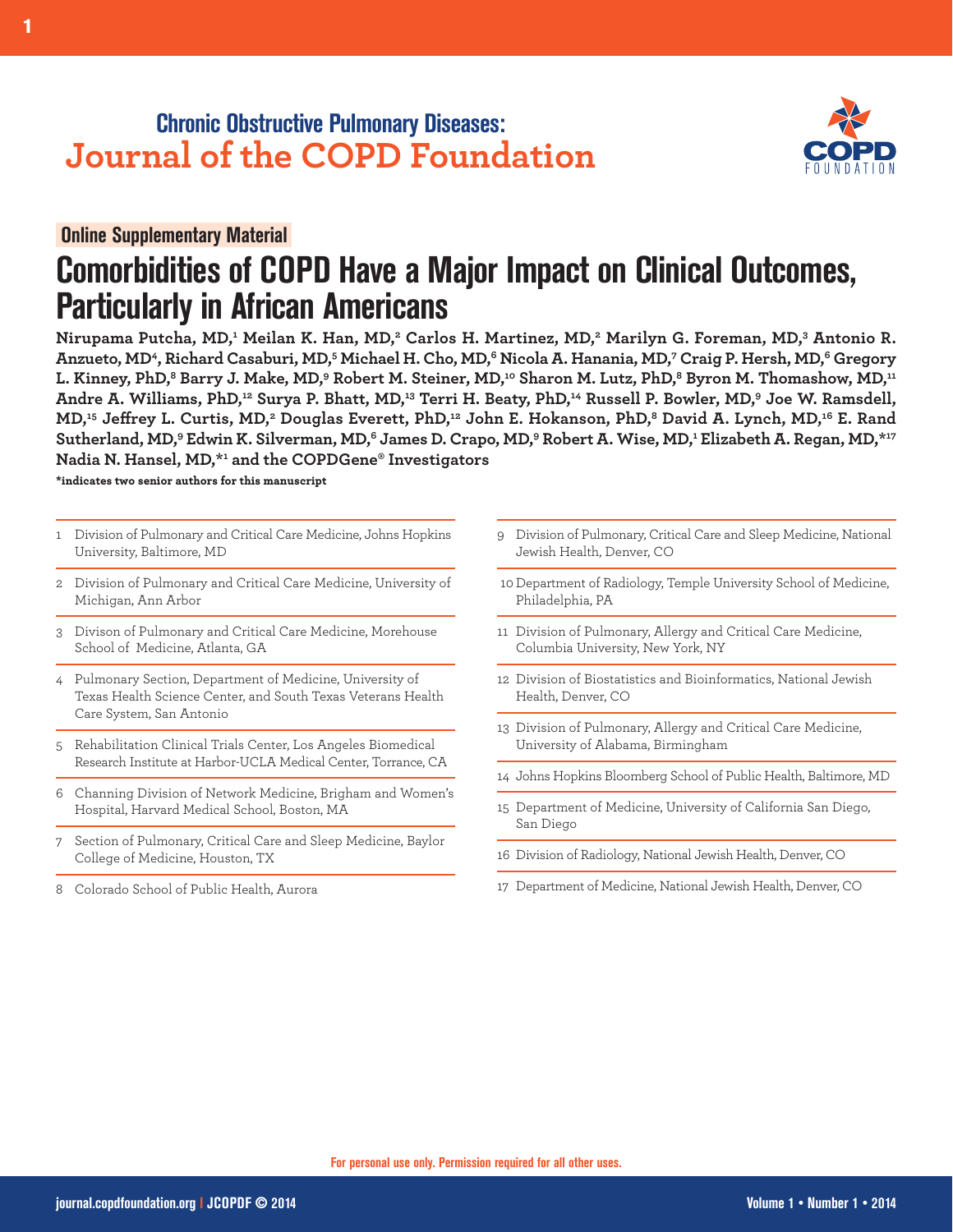### **e-Table 1: Clinical Center Institutional Review Board Approvals**

| <b>Clinical Center</b>                                       | <b>Institution Title</b>                                                                                                                 | <b>Protocol Number</b>         |
|--------------------------------------------------------------|------------------------------------------------------------------------------------------------------------------------------------------|--------------------------------|
| National Jewish Health                                       | National Jewish Institutional Review Board                                                                                               | HS-1883a                       |
| Brigham and Women's Hospital                                 | Partners Human Research Committee                                                                                                        | 2007-P-000554/2;<br><b>BWH</b> |
| Baylor College of Medicine                                   | Institutional Review Board for Baylor<br>College of Medicine and Affiliated Hospitals                                                    | H-22209                        |
| Michael E. DeBakey VAMC                                      | Institutional Review Board for Baylor College of<br>Medicine and Affiliated Hospitals                                                    | H-22202                        |
| Columbia University Medical Center                           | Columbia University Medical Center<br>Institutional Review Board                                                                         | IRB-AAAC9324                   |
| Duke University Medical Center                               | The Duke University Health System Institutional<br>Review Board for Clinical Investigations (DUHS IRB)                                   | Pro00004464                    |
| Johns Hopkins University                                     | Johns Hopkins Medicine Institutional<br>Review Boards (JHM IRB)                                                                          | NA_00011524                    |
| Los Angeles Biomedical Research Institute                    | The John F. Wolf, MD Human Subjects Committee<br>of Harbor-UCLA Medical Center                                                           | 12756-01                       |
| Morehouse School of Medicine                                 | Morehouse School of Medicine Institutional<br>Review Board                                                                               | 07-1029                        |
| Temple University                                            | Temple University Office for Human Subjects<br>Protections Institutional Review Board                                                    | 11369                          |
| University of Alabama at Birmingham                          | The University of Alabama at Birmingham<br>Institutional Review Board for Human Use                                                      | FO70712014                     |
| University of California, San Diego                          | University of California, San Diego<br>Human Research Protections Program                                                                | 070876                         |
| University of Iowa                                           | The University of Iowa Human Subjects Office                                                                                             | 200710717                      |
| Ann Arbor Veterans Administration                            | VA Ann Arbor Healthcare System Institutional<br>Review Board                                                                             | PCC 2008-110732                |
| University of Minnesota                                      | University of Minnesota Research Subjects'<br>Protection Programs (RSPP)                                                                 | 0801M24949                     |
| University of Pittsburgh                                     | University of Pittsburgh Institutional Review Board                                                                                      | PRO07120059                    |
| University of Texas Health Sciences<br>Center at San Antonio | UT Health Science Center San Antonio<br>Institutional Review Board                                                                       | HSC20070644H                   |
| Health Partners Research Foundation                          | Health Partners Research Foundation<br>Institutional Review Board                                                                        | 07-127                         |
| University of Michigan                                       | Medical School Institutional Review<br>Board (IRBMED)                                                                                    | HUM00014973                    |
| Minneapolis VA Medical Center                                | Minneapolis VAMC IRB                                                                                                                     | 4128-A                         |
| Fallon Clinic                                                | Institutional Review Board/Research Review<br>1143<br>Committee Saint Vincent Hospital - Fallon Clinic -<br>Fallon Community Health Plan |                                |